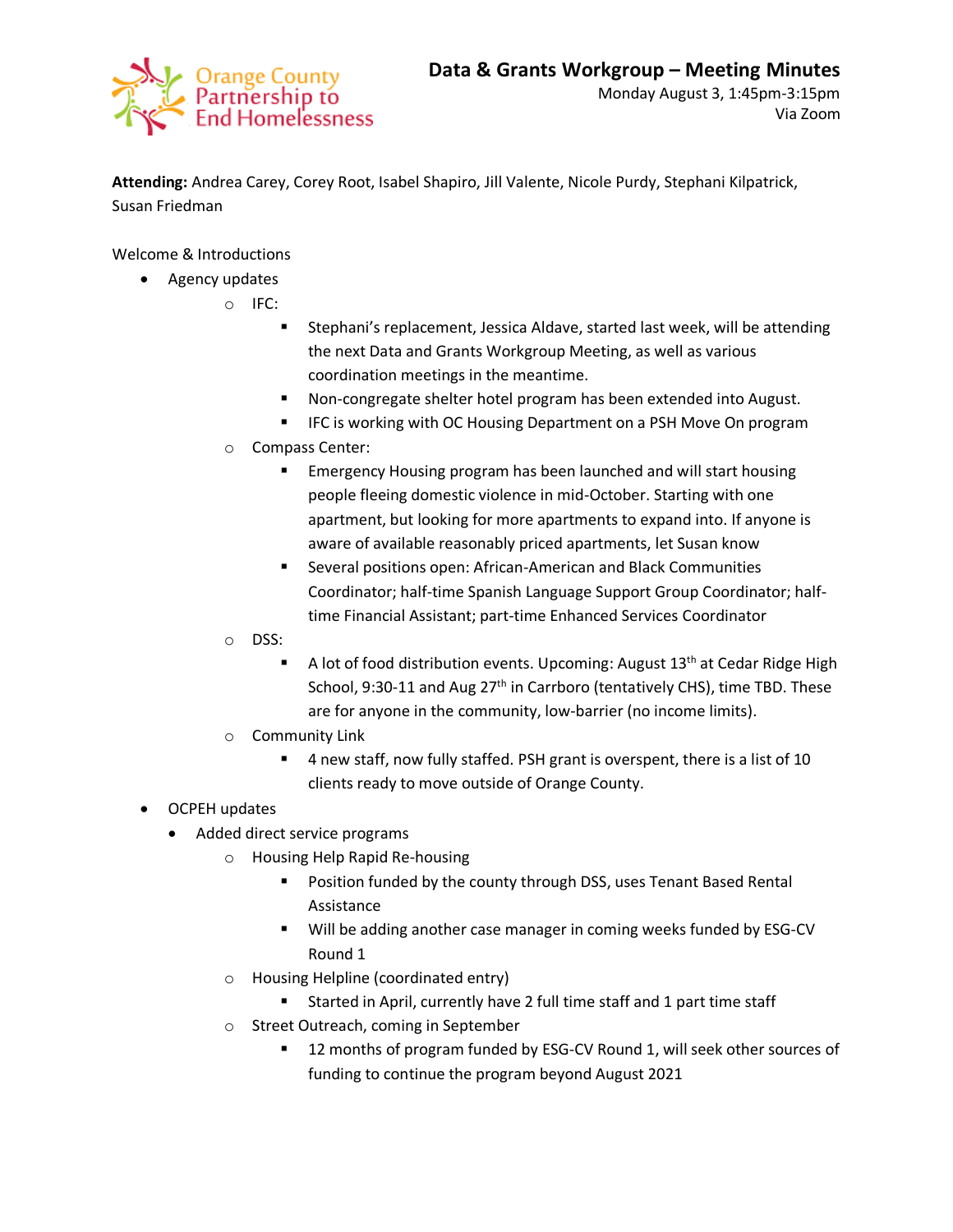

- **•** Standing Project Review Committee
	- $\circ$  Started in July, did first round of ESG-CV Round 1 funding and will be doing the following rounds of ESG-CV, as well as the imminent regular ESG and CoC funding roungs.
	- o Members: Donna Carrington, Alison DeMarco, Kathleen Ferguson, Anne-Marie Vandeman. Two more members joining in coming rounds: Christy Croft, Nate Bremman-Fulks.
- NCCEH Data Center Staff Update
	- Currently preparing for Back@Home prevention and rapid response programming (new statewide RRH program that Orange County has opted into).
	- Reporting on ESG-CV funds will be quarterly through the data center with input from the Partnership. May begin in October but this has not been finalized.

Emergency Solutions Grant CARES Act (ESG-CV) Round 1 Funding

- State ESG Office announced funding awards on 7/29
	- $\bullet$  \$256,225 for Street Outreach
		- o Relationship-based program connecting people living unsheltered with housing and services
		- o 1 licensed professional, 2 peer support positions
		- o Schedule will cover nights and weekends, be responsive to community members
		- o Will hopefully be ready to launch in September
		- o Expansion of pre-arrest diversion program through the Criminal Justice Resource Center
	- \$85,408 to expand Housing Help Rapid Re-housing by Orange County
		- $\circ$  Adding 1 case manager (making total 2 case managers. Ideally would have 3)
		- o Supplement with CARES Act funding, HOME Tenant Base Rental Assistance
- Round 2 funds have been released to the state, just waiting for the RFA. Rounds 3 & 4 will be later in the year.

Review of current CoC & ESG grants and reporting dates

- Normally by this time, HUD would have released much more information for CoC and ESG grants. HUD has hinted at canceling competition for CoC funding and simply renewing all contracts for one year.
- Will have a more thorough discussion of this in September meeting.

2020 Point-in-Time Count Review

- [2020 PIT Count Info](https://3fdbeb6d-b077-4bb6-a731-19451cd6ff1a.filesusr.com/ugd/6b8c5a_2012b555a8af4a8dae6382c9f4621f9e.pdf)
	- Transition housing is too low. This would mean that there would be four beds open on the night of PIC, which is not good.